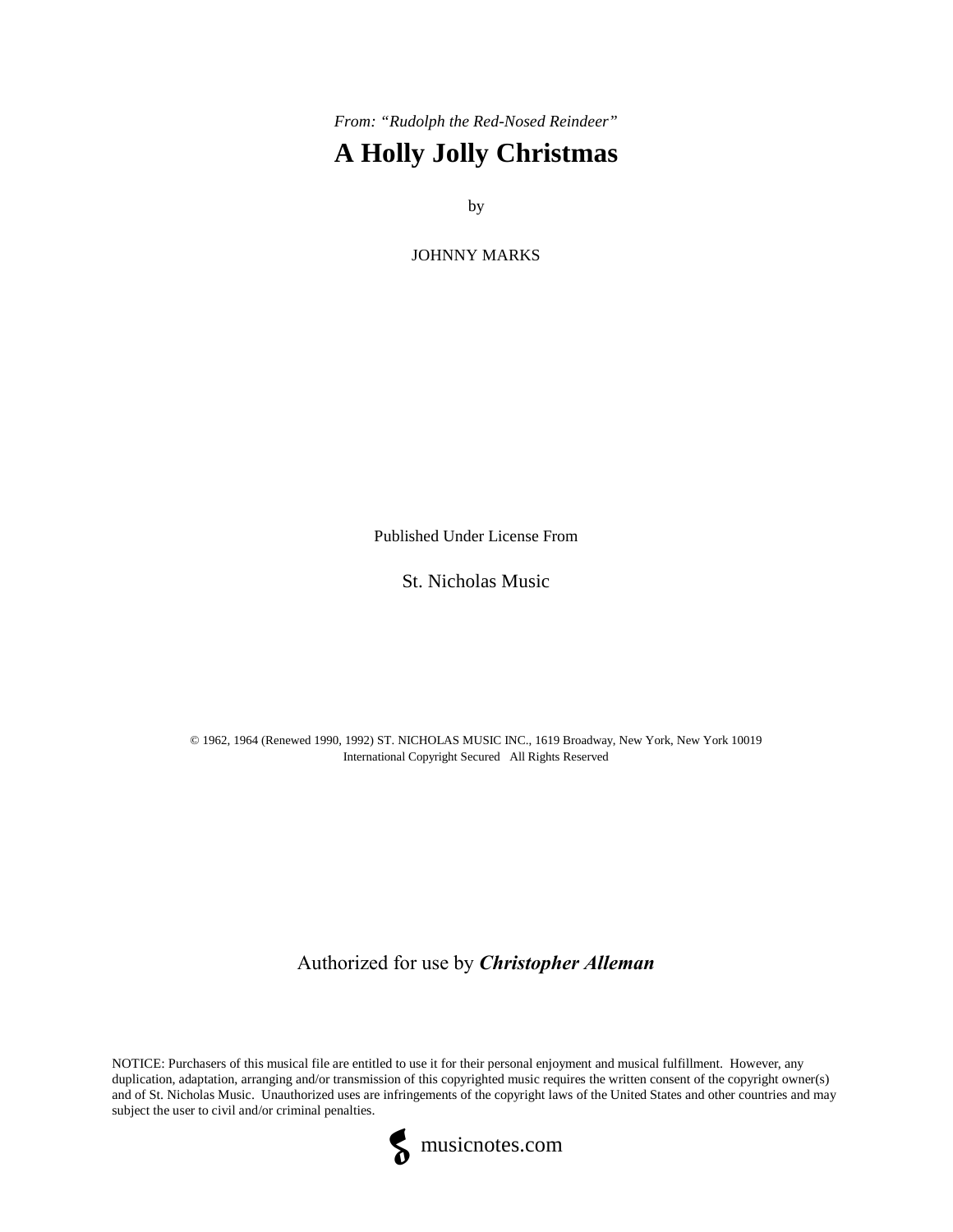## **A HOLLY JOLLY CHRISTMAS**

Words and Music by JOHNNY MARKS







© 1962 (Renewed) ST. NICHOLAS MUSIC, INC. All Rights Reserved Used by Permission

All Rights Reserved Used by Permission<br>Authorized for use by: *Christopher Alleman*<br>Authorized for use by: *Christopher Alleman*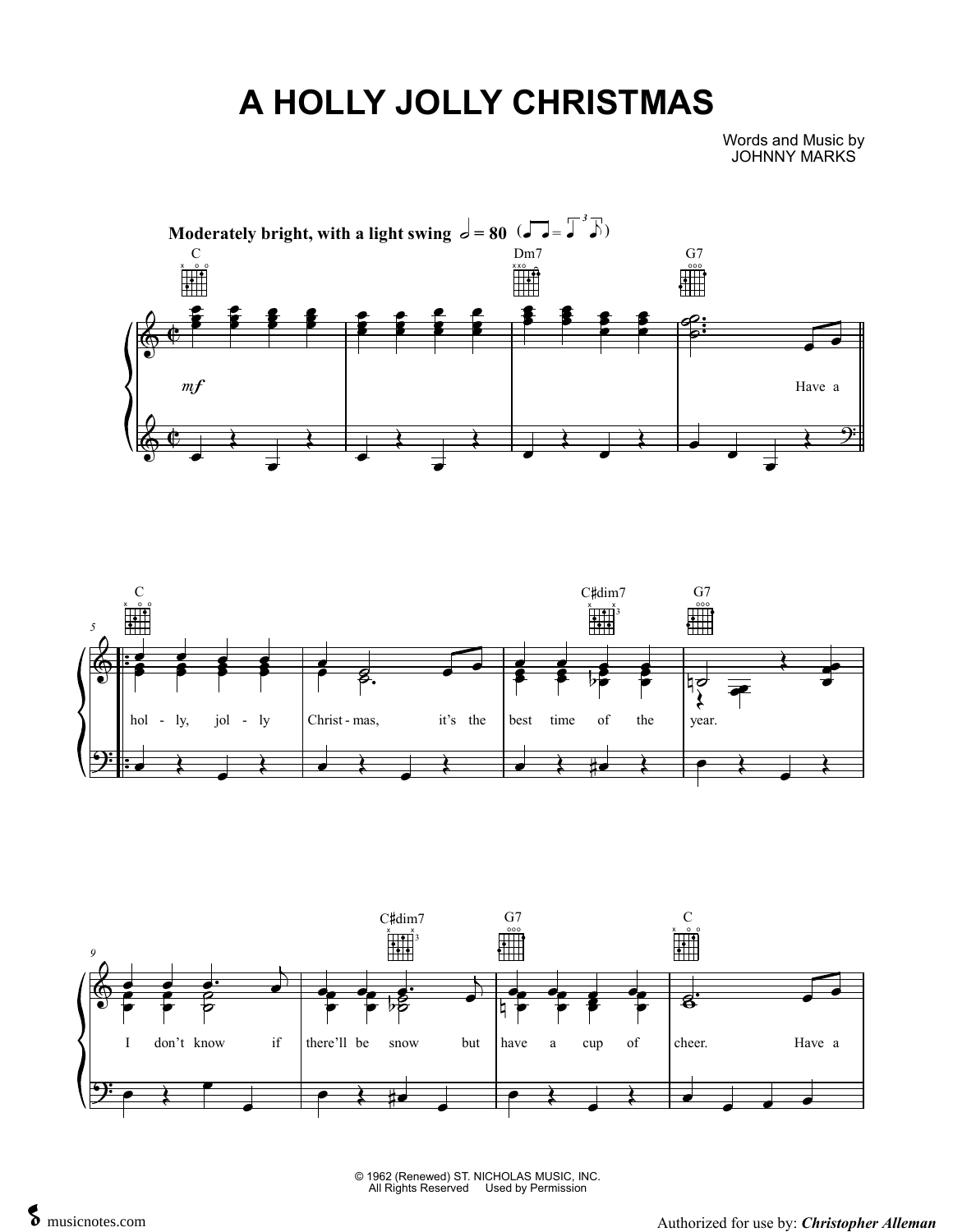